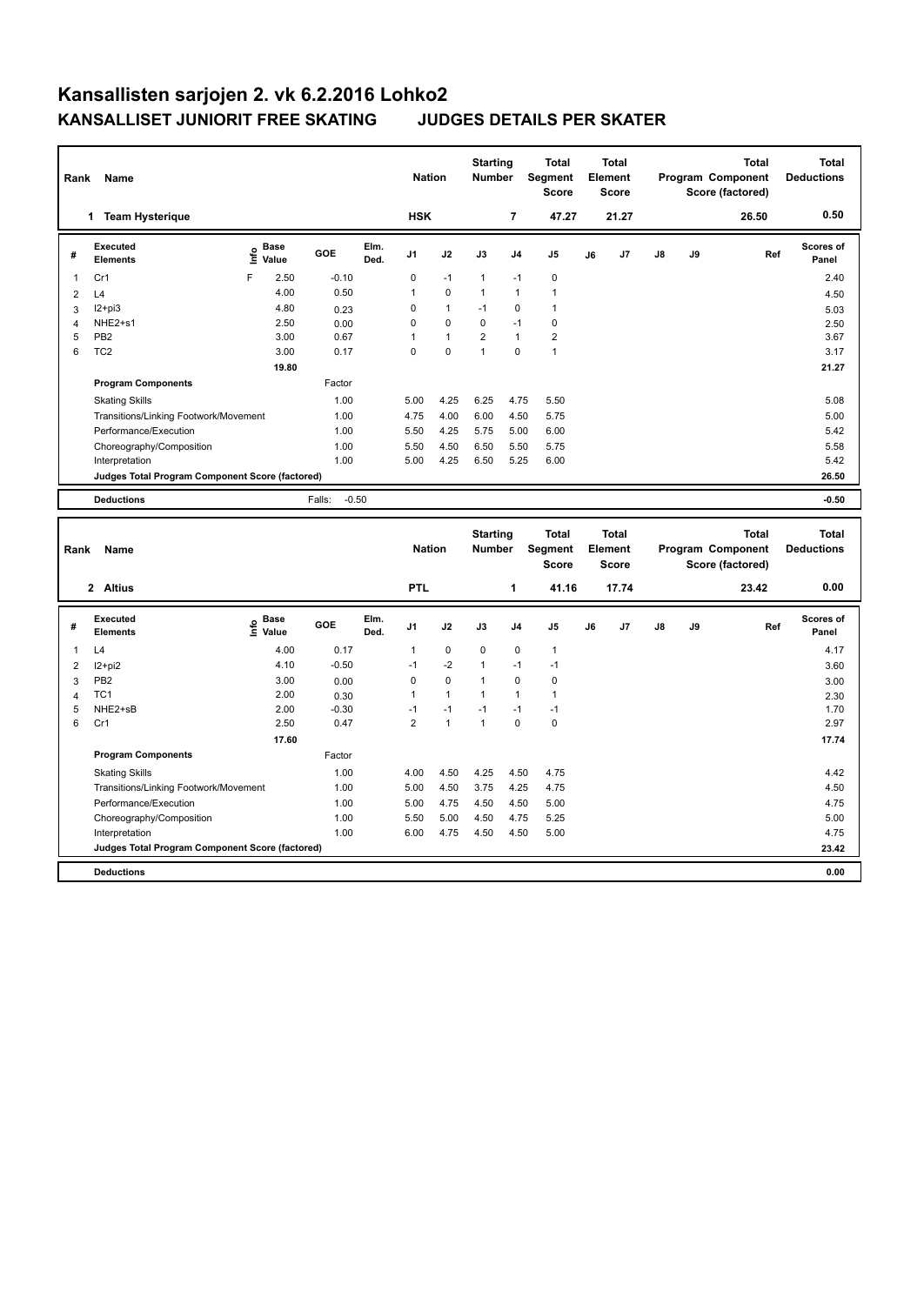| Name<br>Rank   |                                                 |      |                                  |                   | <b>Nation</b> |                | <b>Starting</b><br><b>Number</b> |                                  | <b>Total</b><br>Segment<br><b>Score</b> |                                         | <b>Total</b><br>Element<br><b>Score</b> |       |    | <b>Total</b><br>Program Component<br>Score (factored) | <b>Total</b><br><b>Deductions</b>              |                                   |
|----------------|-------------------------------------------------|------|----------------------------------|-------------------|---------------|----------------|----------------------------------|----------------------------------|-----------------------------------------|-----------------------------------------|-----------------------------------------|-------|----|-------------------------------------------------------|------------------------------------------------|-----------------------------------|
|                | 3 Hot Steps                                     |      |                                  |                   |               | <b>EVT</b>     |                                  |                                  | 6                                       | 39.47                                   |                                         | 18.30 |    |                                                       | 22.17                                          | 1.00                              |
| #              | <b>Executed</b><br><b>Elements</b>              | ١nf٥ | <b>Base</b><br>Value             | <b>GOE</b>        | Elm.<br>Ded.  | J1             | J2                               | J3                               | J <sub>4</sub>                          | J5                                      | J6                                      | J7    | J8 | J9                                                    | Ref                                            | <b>Scores of</b><br>Panel         |
| $\mathbf{1}$   | Cr1                                             |      | 2.50                             | 0.03              |               | $\mathbf{1}$   | $-1$                             | $\mathbf{1}$                     | $-1$                                    | $-1$                                    |                                         |       |    |                                                       |                                                | 2.53                              |
| 2              | TC <sub>2</sub>                                 |      | 3.00                             | 0.00              |               | 0              | $\mathbf 0$                      | $\mathbf 0$                      | $\mathbf 0$                             | $\mathbf 0$                             |                                         |       |    |                                                       |                                                | 3.00                              |
| 3              | PB <sub>2</sub>                                 |      | 3.00                             | 0.50              |               | $\mathbf{1}$   | $\mathbf{1}$                     | $\mathbf{1}$                     | $\mathbf 0$                             | $\mathbf{1}$                            |                                         |       |    |                                                       |                                                | 3.50                              |
| $\overline{4}$ | $12+pi3$                                        |      | 4.80                             | $-0.47$           |               | $-1$           | $-1$                             | $\Omega$                         | $-1$                                    | $\mathbf{1}$                            |                                         |       |    |                                                       |                                                | 4.33                              |
| 5              | NHE2+s1                                         |      | 2.50                             | $-0.13$           |               | $-1$           | $\mathbf 0$                      | $\mathbf 0$                      | $-1$                                    | $\mathbf 0$                             |                                         |       |    |                                                       |                                                | 2.37                              |
| 6              | W <sub>3</sub>                                  | F    | 3.10                             | $-0.53$           |               | $-1$           | $-2$                             | $-1$                             | $-3$                                    | $-1$                                    |                                         |       |    |                                                       |                                                | 2.57                              |
|                |                                                 |      | 18.90                            |                   |               |                |                                  |                                  |                                         |                                         |                                         |       |    |                                                       |                                                | 18.30                             |
|                | <b>Program Components</b>                       |      |                                  | Factor            |               |                |                                  |                                  |                                         |                                         |                                         |       |    |                                                       |                                                |                                   |
|                | <b>Skating Skills</b>                           |      |                                  | 1.00              |               | 3.50           | 4.25                             | 5.00                             | 4.50                                    | 4.75                                    |                                         |       |    |                                                       |                                                | 4.50                              |
|                | Transitions/Linking Footwork/Movement           |      |                                  | 1.00              |               | 3.25           | 4.00                             | 4.75                             | 4.25                                    | 5.00                                    |                                         |       |    |                                                       |                                                | 4.33                              |
|                | Performance/Execution                           |      |                                  | 1.00              |               | 3.50           | 3.75                             | 5.00                             | 4.25                                    | 4.50                                    |                                         |       |    |                                                       |                                                | 4.17                              |
|                | Choreography/Composition                        |      |                                  | 1.00              |               | 3.25           | 4.00                             | 5.25                             | 5.25                                    | 5.00                                    |                                         |       |    |                                                       |                                                | 4.75                              |
|                | Interpretation                                  |      |                                  | 1.00              |               | 3.00           | 4.00                             | 5.00                             | 4.50                                    | 4.75                                    |                                         |       |    |                                                       |                                                | 4.42                              |
|                | Judges Total Program Component Score (factored) |      |                                  |                   |               |                |                                  |                                  |                                         |                                         |                                         |       |    |                                                       |                                                | 22.17                             |
|                |                                                 |      |                                  |                   |               |                |                                  |                                  |                                         |                                         |                                         |       |    |                                                       |                                                |                                   |
|                | <b>Deductions</b>                               |      |                                  | $-1.00$<br>Falls: |               |                |                                  |                                  |                                         |                                         |                                         |       |    |                                                       |                                                | $-1.00$                           |
|                | Name<br>Rank                                    |      |                                  |                   |               | <b>Nation</b>  |                                  | <b>Starting</b><br><b>Number</b> |                                         | <b>Total</b><br>Segment<br><b>Score</b> | <b>Total</b><br>Element<br><b>Score</b> |       |    |                                                       | Total<br>Program Component<br>Score (factored) | <b>Total</b><br><b>Deductions</b> |
|                | 4 Team Action                                   |      |                                  |                   |               | <b>POR</b>     |                                  |                                  | 3                                       | 38.19                                   |                                         | 18.03 |    |                                                       | 20.16                                          | 0.00                              |
| #              | <b>Executed</b><br><b>Elements</b>              |      | <b>Base</b><br>e Base<br>E Value | <b>GOE</b>        | Elm.<br>Ded.  | J1             | J2                               | J3                               | J4                                      | J5                                      | J6                                      | J7    | J8 | J9                                                    | Ref                                            | Scores of<br>Panel                |
| 1              | $12+pi3$                                        |      | 4.80                             | 0.00              |               | $-1$           | $\mathbf 0$                      | 0                                | $\mathbf 0$                             | $\mathbf 0$                             |                                         |       |    |                                                       |                                                | 4.80                              |
| 2              | NHE2+sB                                         |      | 2.00                             | 0.10              |               | 1              | $\mathbf 0$                      | $\mathbf 0$                      | $\mathbf 0$                             | $\mathbf{1}$                            |                                         |       |    |                                                       |                                                | 2.10                              |
| 3              | PB2+d1                                          |      | 3.00                             | 0.00              | $-0.5$        | $\mathbf 0$    | $-1$                             | $\mathbf 0$                      | $\mathbf 0$                             | $\mathbf{1}$                            |                                         |       |    |                                                       |                                                | 2.50                              |
| $\overline{4}$ | TC <sub>2</sub>                                 |      | 3.00                             | 0.00              |               | $\mathbf 0$    | $\mathbf 0$                      | $\Omega$                         | 0                                       | $\mathbf 0$                             |                                         |       |    |                                                       |                                                | 3.00                              |
| 5              | W <sub>3</sub>                                  |      | 3.10                             | 0.13              |               | $\mathbf{1}$   | $\pmb{0}$                        | $\mathbf 0$                      | $\pmb{0}$                               | $\mathbf{1}$                            |                                         |       |    |                                                       |                                                | 3.23                              |
| 6              | Cr1                                             |      | 2.50                             | $-0.10$           |               | $\overline{2}$ | $\mathbf 0$                      | $\mathbf 0$                      | $-1$                                    | $-1$                                    |                                         |       |    |                                                       |                                                | 2.40                              |
|                |                                                 |      | 18.40                            |                   |               |                |                                  |                                  |                                         |                                         |                                         |       |    |                                                       |                                                | 18.03                             |
|                | <b>Program Components</b>                       |      |                                  | Factor            |               |                |                                  |                                  |                                         |                                         |                                         |       |    |                                                       |                                                |                                   |
|                | <b>Skating Skills</b>                           |      |                                  | 1.00              |               | 4.50           | 3.50                             | 4.00                             | 3.75                                    | 4.50                                    |                                         |       |    |                                                       |                                                | 4.08                              |

Transitions/Linking Footwork/Movement 1.00 5.00 3.25 3.50 3.75 4.25 3.83

Performance/Execution 1.00 5.00 3.50 3.75 4.25 4.50 4.17 Choreography/Composition 1.00 4.75 3.50 3.50 3.75 5.00 4.00 Interpretation 1.00 6.00 3.75 3.75 3.50 4.75 4.08 **Judges Total Program Component Score (factored) 20.16**

**Deductions 0.00**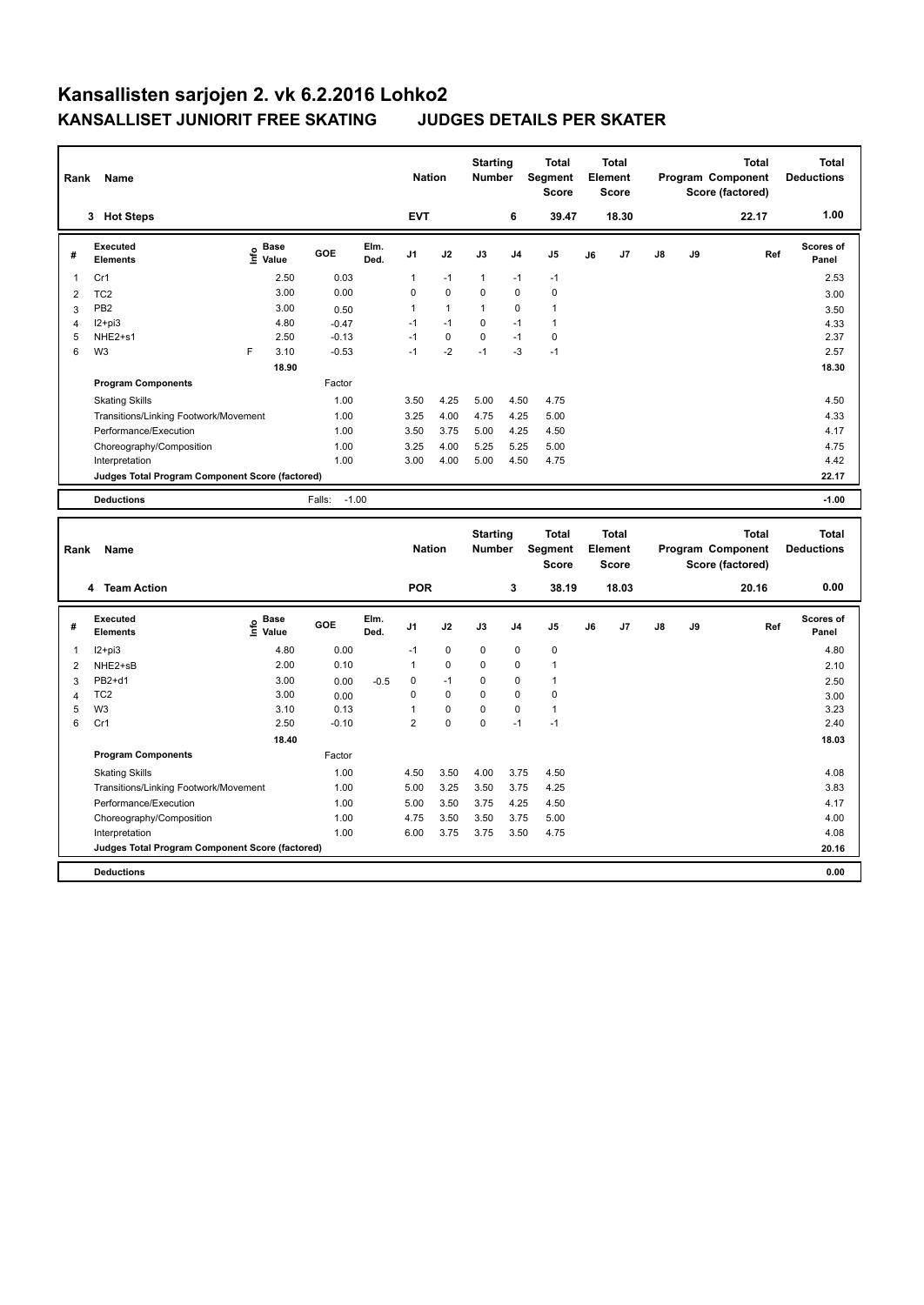|                         | Rank<br>Name                                    |                                             |         |               |                | <b>Nation</b>                    |              | <b>Starting</b><br>Number               | <b>Total</b><br>Segment<br><b>Score</b> | <b>Total</b><br>Element<br><b>Score</b> |                                       |    |              | <b>Total</b><br>Program Component<br>Score (factored) | <b>Total</b><br><b>Deductions</b> |
|-------------------------|-------------------------------------------------|---------------------------------------------|---------|---------------|----------------|----------------------------------|--------------|-----------------------------------------|-----------------------------------------|-----------------------------------------|---------------------------------------|----|--------------|-------------------------------------------------------|-----------------------------------|
|                         | 5 Moonlights                                    |                                             |         |               | <b>HL</b>      |                                  |              | 5                                       | 36.96                                   |                                         | 17.29                                 |    |              | 19.67                                                 | 0.00                              |
| #                       | Executed<br><b>Elements</b>                     | <b>Base</b><br>e <sup>Base</sup><br>⊆ Value | GOE     | Elm.<br>Ded.  | J1             | J2                               | J3           | J <sub>4</sub>                          | J <sub>5</sub>                          | J6                                      | J7                                    | J8 | J9           | Ref                                                   | Scores of<br>Panel                |
| $\mathbf{1}$            | Cr1                                             | 2.50                                        | 0.00    |               | 0              | $\Omega$                         | $\Omega$     | $\mathbf 0$                             | $-1$                                    |                                         |                                       |    |              |                                                       | 2.50                              |
| 2                       | NHE2+s1                                         | 2.50                                        | $-0.27$ |               | $-2$           | $\mathbf 0$                      | $-1$         | $-1$                                    | 0                                       |                                         |                                       |    |              |                                                       | 2.23                              |
| 3                       | L4                                              | 4.00                                        | $-0.17$ |               | $-1$           | $-1$                             | $\mathbf 0$  | $\mathbf 0$                             | $\mathbf{1}$                            |                                         |                                       |    |              |                                                       | 3.83                              |
| 4                       | TC <sub>1</sub>                                 | 2.00                                        | $-0.20$ |               | $-1$           | $-1$                             | $\mathbf 0$  | $-1$                                    | $\mathbf{1}$                            |                                         |                                       |    |              |                                                       | 1.80                              |
| 5                       | I2+pi2                                          | 4.10                                        | 0.00    |               | $-1$           | $\mathbf 0$                      | $\Omega$     | $\mathbf 0$                             | $\mathbf{1}$                            |                                         |                                       |    |              |                                                       | 4.10                              |
| 6                       | PB <sub>2</sub>                                 | 3.00                                        | $-0.17$ |               | $-1$           | $-1$                             | 0            | $\mathbf 0$                             | $\mathbf{1}$                            |                                         |                                       |    |              |                                                       | 2.83                              |
|                         |                                                 | 18.10                                       |         |               |                |                                  |              |                                         |                                         |                                         |                                       |    |              |                                                       | 17.29                             |
|                         | <b>Program Components</b>                       |                                             | Factor  |               |                |                                  |              |                                         |                                         |                                         |                                       |    |              |                                                       |                                   |
|                         | <b>Skating Skills</b>                           |                                             | 1.00    |               | 2.75           | 3.50                             | 4.25         | 4.00                                    | 4.75                                    |                                         |                                       |    |              |                                                       | 3.92                              |
|                         | Transitions/Linking Footwork/Movement           |                                             | 1.00    |               | 3.50           | 3.25                             | 4.25         | 4.00                                    | 4.25                                    |                                         |                                       |    |              |                                                       | 3.92                              |
|                         | Performance/Execution                           |                                             | 1.00    |               | 2.75           | 3.75                             | 4.00         | 4.25                                    | 5.00                                    |                                         |                                       |    |              |                                                       | 4.00                              |
|                         | Choreography/Composition                        |                                             | 1.00    |               | 4.00           | 3.50                             | 4.50         | 4.00                                    | 4.25                                    |                                         |                                       |    |              |                                                       | 4.08                              |
|                         | Interpretation                                  |                                             | 1.00    |               | 2.75           | 3.50                             | 4.25         | 3.75                                    | 4.00                                    |                                         |                                       |    |              |                                                       | 3.75                              |
|                         | Judges Total Program Component Score (factored) |                                             |         |               |                |                                  |              |                                         |                                         |                                         |                                       |    |              |                                                       | 19.67                             |
|                         | <b>Deductions</b>                               |                                             |         |               |                |                                  |              |                                         |                                         |                                         |                                       |    |              |                                                       | 0.00                              |
|                         |                                                 |                                             |         |               |                |                                  |              |                                         |                                         |                                         |                                       |    |              |                                                       |                                   |
|                         | Rank<br>Name                                    |                                             |         | <b>Nation</b> |                | <b>Starting</b><br><b>Number</b> |              | <b>Total</b><br>Segment<br><b>Score</b> |                                         | <b>Total</b><br>Element<br><b>Score</b> | Program Component<br>Score (factored) |    | <b>Total</b> | <b>Total</b><br><b>Deductions</b>                     |                                   |
|                         | 6 Team Pink Pearl                               |                                             |         |               | KOU            |                                  | $\mathbf{2}$ |                                         | 36.58                                   |                                         | 17.41                                 |    |              | 20.17                                                 | 1.00                              |
| #                       | Executed<br><b>Elements</b>                     | <b>Base</b><br>١mfo<br>Value                | GOE     | Elm.<br>Ded.  | J1             | J2                               | J3           | J <sub>4</sub>                          | J <sub>5</sub>                          | J6                                      | J7                                    | J8 | J9           | Ref                                                   | Scores of<br>Panel                |
| $\mathbf{1}$            | Cr1                                             | 2.50                                        | 0.47    |               | $\mathbf{1}$   | $\mathbf 0$                      | 1            | $\mathbf{1}$                            | 0                                       |                                         |                                       |    |              |                                                       | 2.97                              |
| $\overline{\mathbf{c}}$ | L4                                              | 4.00                                        | $-0.17$ |               | 1              | $-1$                             | $\mathbf{1}$ | $-1$                                    | $-1$                                    |                                         |                                       |    |              |                                                       | 3.83                              |
| 3                       | PB <sub>2</sub>                                 | 3.00                                        | 0.17    |               | $\overline{1}$ | $\mathbf 0$                      | $-1$         | $\mathbf 0$                             | $\mathbf{1}$                            |                                         |                                       |    |              |                                                       | 3.17                              |
| 4                       | NHE2+s1                                         | 2.50                                        | $-0.13$ |               | $\mathbf{1}$   | $-1$                             | $\mathbf 0$  | $\mathbf 0$                             | $-1$                                    |                                         |                                       |    |              |                                                       | 2.37                              |
| 5                       | TC <sub>1</sub>                                 | F<br>2.00                                   | $-0.70$ |               | $-1$           | $-3$                             | $-2$         | $-3$                                    | $-2$                                    |                                         |                                       |    |              |                                                       | 1.30                              |
| 6                       | $11+pi3$                                        | 4.10                                        | $-0.33$ |               | $-2$           | $-1$                             | $-1$         | $\mathbf 0$                             | $\pmb{0}$                               |                                         |                                       |    |              |                                                       | 3.77                              |
|                         |                                                 | 18.10                                       |         |               |                |                                  |              |                                         |                                         |                                         |                                       |    |              |                                                       | 17.41                             |
|                         | <b>Program Components</b>                       |                                             | Factor  |               |                |                                  |              |                                         |                                         |                                         |                                       |    |              |                                                       |                                   |
|                         | <b>Skating Skills</b>                           |                                             | 1.00    |               | 4.50           | 3.25                             | 4.00         | 3.75                                    | 4.25                                    |                                         |                                       |    |              |                                                       | 4.00                              |
|                         | Transitions/Linking Footwork/Movement           |                                             | 1.00    |               | 4.75           | 2.75                             | 3.75         | 3.75                                    | 3.75                                    |                                         |                                       |    |              |                                                       | 3.75                              |
|                         | Performance/Execution                           |                                             | 1.00    |               | 4.50           | 3.25                             | 4.25         | 4.00                                    | 4.00                                    |                                         |                                       |    |              |                                                       | 4.08                              |

**Judges Total Program Component Score (factored) 20.17**

Choreography/Composition 1.00 5.50 3.25 4.50 4.25 4.50 4.42 Interpretation 1.00 5.00 3.50 4.50 3.50 3.75 3.92

**Deductions** Falls: -1.00 **-1.00**